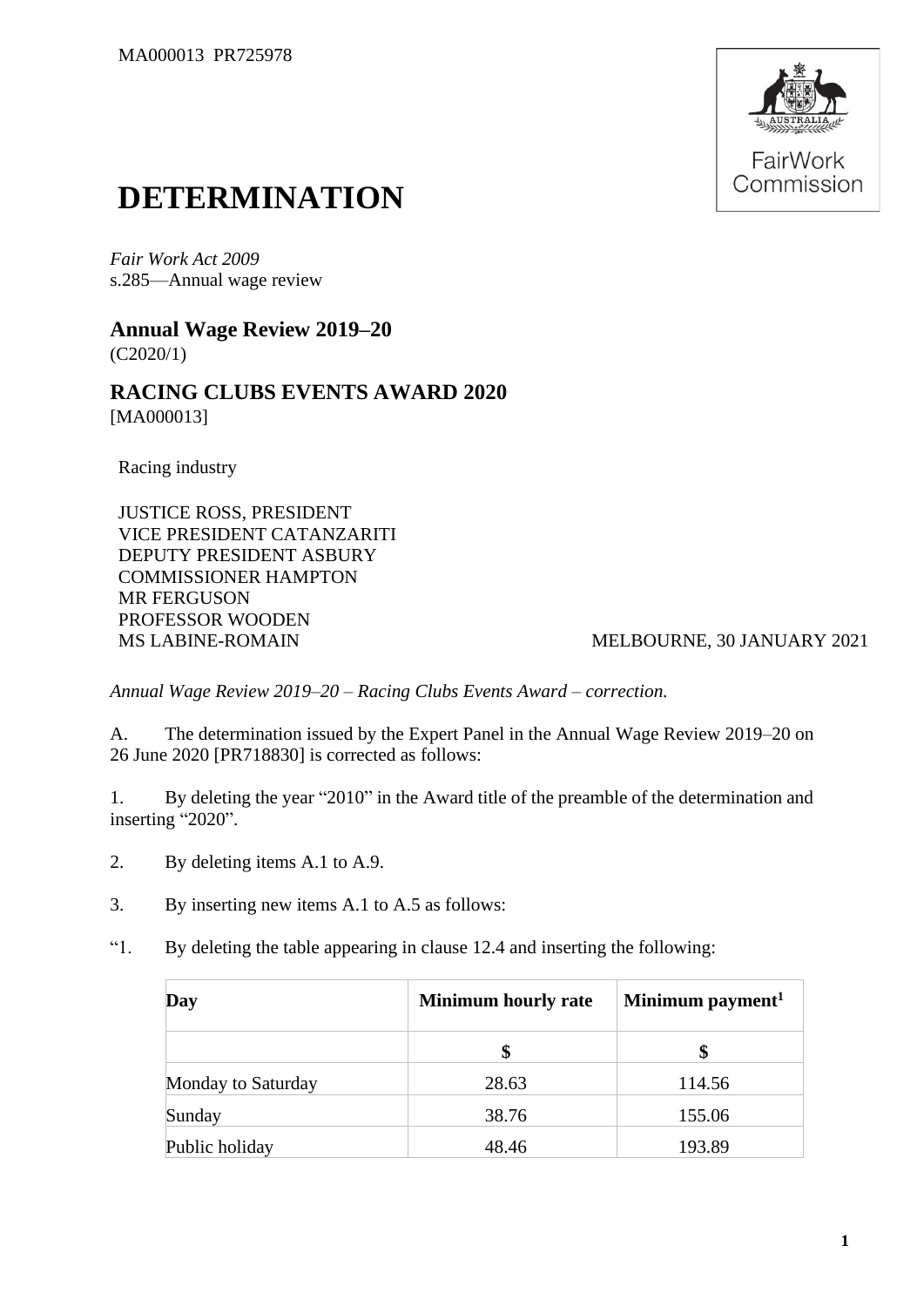2. By deleting the table appearing in clause 12.5 and inserting the following:

| Day                | <b>Minimum hourly rate</b> | Minimum payment <sup>1</sup> |  |
|--------------------|----------------------------|------------------------------|--|
|                    |                            |                              |  |
| Monday to Saturday | 22.91                      | 91.64                        |  |
| Sunday             | 31.01                      | 124.04                       |  |
| Public holiday     | 38.77                      | 155.10                       |  |

- 3. By deleting the amount "\$20.70" appearing in clause 12.6 and inserting "\$21.06".
- 4. By deleting the table appearing in clause 12.7 and inserting the following:

| Day                | <b>Minimum hourly rate</b> |
|--------------------|----------------------------|
|                    |                            |
| Monday to Saturday | 28.63                      |
| Sunday             | 38.76                      |
| Public holiday     | 48.46                      |

- 5. By deleting the amount "\$4.54" appearing in clause 12.8 and inserting "\$4.62"."
- 4. By renumbering item A.10 as A.6.
- 5. By deleting the renumbered item A.6 and inserting the following:
- "6. By deleting the table appearing in clause 17.1 and inserting the following:

| <b>Employee classification</b> | <b>Minimum weekly rate</b> | <b>Minimum hourly rate</b> |
|--------------------------------|----------------------------|----------------------------|
|                                | (full-time employee)       |                            |
|                                | \$                         | \$                         |
| Introductory level employee    | 753.80                     | 19.84                      |
| Grade 1 racecourse attendant   | 775.40                     | 20.41                      |
| Grade 2 racecourse attendant   | 805.10                     | 21.19                      |
| Grade 3 racecourse attendant   | 832.80                     | 21.92                      |
| Grade 4 racecourse attendant   | 877.60                     | 23.09                      |
| Grade 1 raceday official       | 877.60                     | 23.09                      |
| Grade 2 raceday official       | 905.10                     | 23.82                      |
| Grade 3 raceday official       | 932.50                     | 24.54                      |
| Grade 4 raceday official       | 957.60                     | 25.20"                     |

6. By renumbering item A.11 as A.7.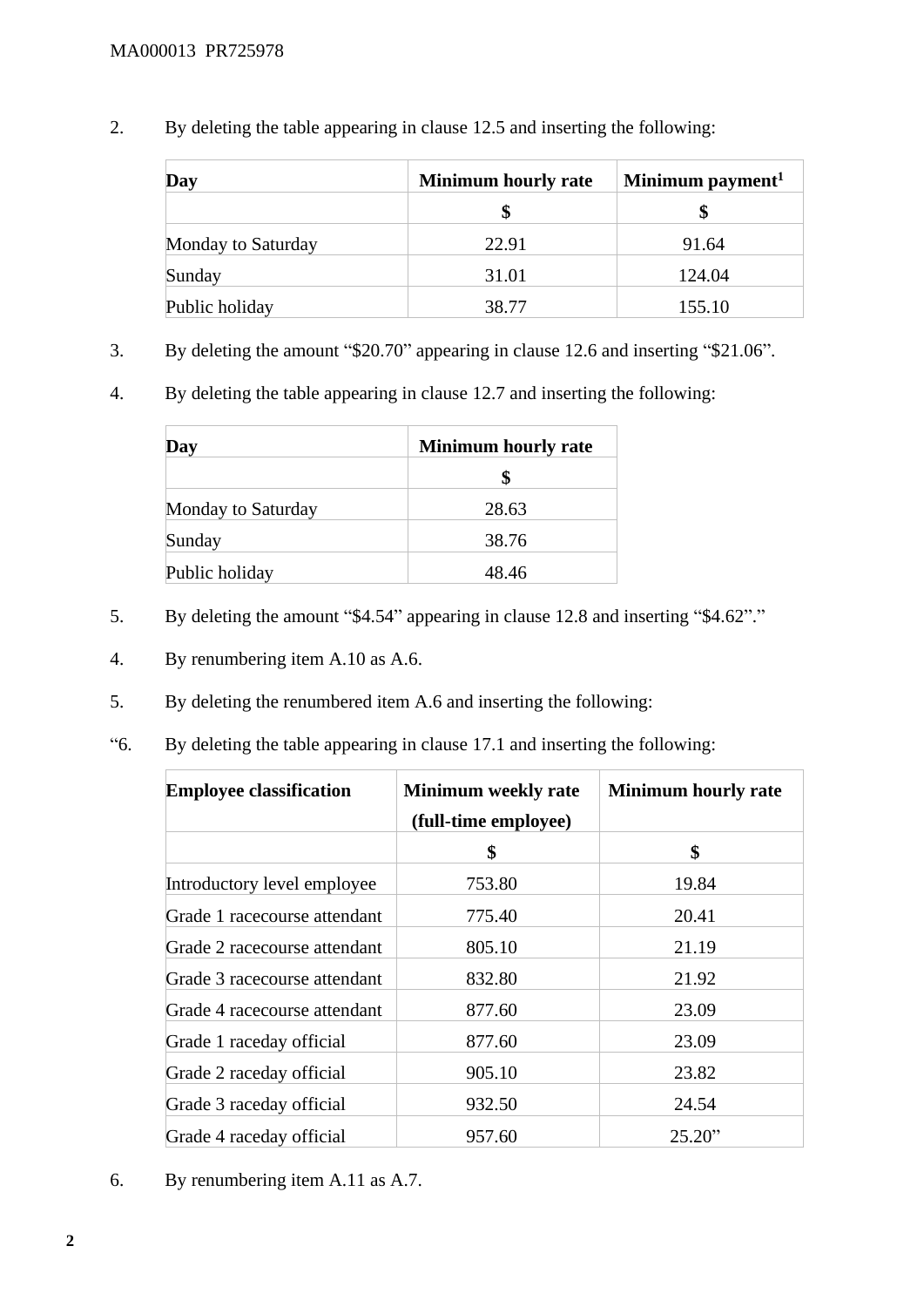7. By deleting the words "clause 19.5(b)" appearing in the renumbered A.7 and inserting " $17.5(b)$ ".

8. By inserting items A.8 to A.18 as follows:

"8. By deleting the amounts "\$25.88" and "\$0.68" appearing in clause 19.2(a) and inserting "\$26.33" and "\$0.69" respectively.

9. By deleting the amounts "\$17.25" and "\$0.45" appearing in clause 19.2(b) and inserting "\$17.55" and "\$0.46" respectively.

|                              | <b>Ordinary hours</b> | <b>Sunday</b>            | <b>Public holiday</b> |  |
|------------------------------|-----------------------|--------------------------|-----------------------|--|
|                              |                       | % of minimum hourly rate |                       |  |
|                              | 100%                  | 200%                     | 250%                  |  |
|                              | \$                    | \$                       | \$                    |  |
| Introductory level employee  | 19.84                 | 39.68                    | 49.60                 |  |
| Grade 1 racecourse attendant | 20.41                 | 40.82                    | 51.03                 |  |
| Grade 2 racecourse attendant | 21.19                 | 42.38                    | 52.98                 |  |
| Grade 3 racecourse attendant | 21.92                 | 43.84                    | 54.80                 |  |
| Grade 4 racecourse attendant | 23.09                 | 46.18                    | 57.73                 |  |
| Grade 1 raceday official     | 23.09                 | 46.18                    | 57.73                 |  |
| Grade 2 raceday official     | 23.82                 | 47.64                    | 59.55                 |  |
| Grade 3 raceday official     | 24.54                 | 49.08                    | 61.35                 |  |
| Grade 4 raceday official     | 25.20                 | 50.40                    | 63.00                 |  |

10. By deleting the table appearing in clause A.1.1 and inserting the following:

11. By deleting the table appearing in clause A.1.2 and inserting the following:

|                              | <b>Monday to</b><br>Saturday $-$<br>first 2 hours | <b>Monday to</b><br>Saturday $-$<br>after<br>2 hours | <b>Sunday</b> | <b>Public</b><br>holiday |
|------------------------------|---------------------------------------------------|------------------------------------------------------|---------------|--------------------------|
|                              |                                                   | % of minimum hourly rate                             |               |                          |
|                              | 150%                                              | 200%                                                 | 200%          | 250%                     |
|                              | \$                                                | \$                                                   | \$            | \$                       |
| Introductory level employee  | 29.76                                             | 39.68                                                | 39.68         | 49.60                    |
| Grade 1 racecourse attendant | 30.62                                             | 40.82                                                | 40.82         | 51.03                    |
| Grade 2 racecourse attendant | 31.79                                             | 42.38                                                | 42.38         | 52.98                    |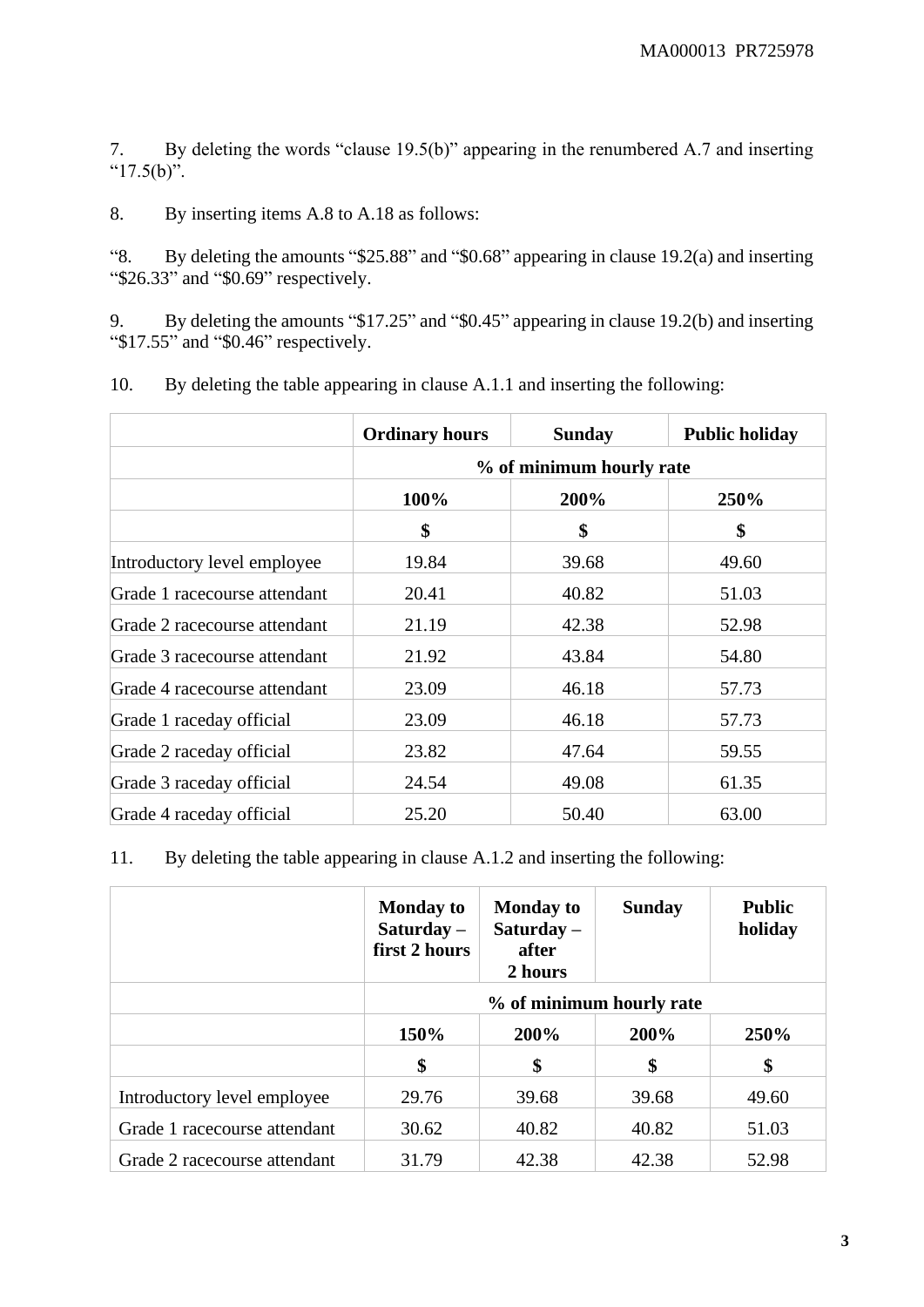|                              | <b>Monday to</b><br>Saturday $-$<br>first 2 hours | <b>Monday to</b><br>Saturday $-$<br>after<br>2 hours | <b>Sunday</b> | <b>Public</b><br>holiday |
|------------------------------|---------------------------------------------------|------------------------------------------------------|---------------|--------------------------|
|                              |                                                   | % of minimum hourly rate                             |               |                          |
|                              | 150%                                              | 200%                                                 | 200%          | 250%                     |
|                              | \$                                                | \$                                                   | \$            | \$                       |
| Grade 3 racecourse attendant | 32.88                                             | 43.84                                                | 43.84         | 54.80                    |
| Grade 4 racecourse attendant | 34.64                                             | 46.18                                                | 46.18         | 57.73                    |
| Grade 1 raceday official     | 34.64                                             | 46.18                                                | 46.18         | 57.73                    |
| Grade 2 raceday official     | 35.73                                             | 47.64                                                | 47.64         | 59.55                    |
| Grade 3 raceday official     | 36.81                                             | 49.08                                                | 49.08         | 61.35                    |
| Grade 4 raceday official     | 37.80                                             | 50.40                                                | 50.40         | 63.00                    |

## 12. By deleting the table appearing in clause A.2.1 and inserting the following:

|                              | Ordinary<br>hours | <b>Sunday</b> | <b>Public</b><br>holiday | <b>Night</b><br>cleaning<br>duties <sup>1</sup> |
|------------------------------|-------------------|---------------|--------------------------|-------------------------------------------------|
|                              |                   |               | % of minimum hourly rate |                                                 |
|                              | 125%              | 200%          | 250%                     | 155%                                            |
|                              | \$                | \$            | \$                       | \$                                              |
| Introductory level employee  | 24.80             | 39.68         | 49.60                    | 30.75                                           |
| Grade 1 racecourse attendant | 25.51             | 40.82         | 51.03                    | 31.64                                           |
| Grade 2 racecourse attendant | 26.49             | 42.38         | 52.98                    | 32.84                                           |
| Grade 3 racecourse attendant | 27.40             | 43.84         | 54.80                    | 33.98                                           |
| Grade 4 racecourse attendant | 28.86             | 46.18         | 57.73                    | 35.79                                           |
| Grade 1 raceday official     | 28.86             | 46.18         | 57.73                    | 35.79                                           |
| Grade 2 raceday official     | 29.78             | 47.64         | 59.55                    | 36.92                                           |
| Grade 3 raceday official     | 30.68             | 49.08         | 61.35                    | 38.04                                           |
| Grade 4 raceday official     | 31.50             | 50.40         | 63.00                    | 39.06                                           |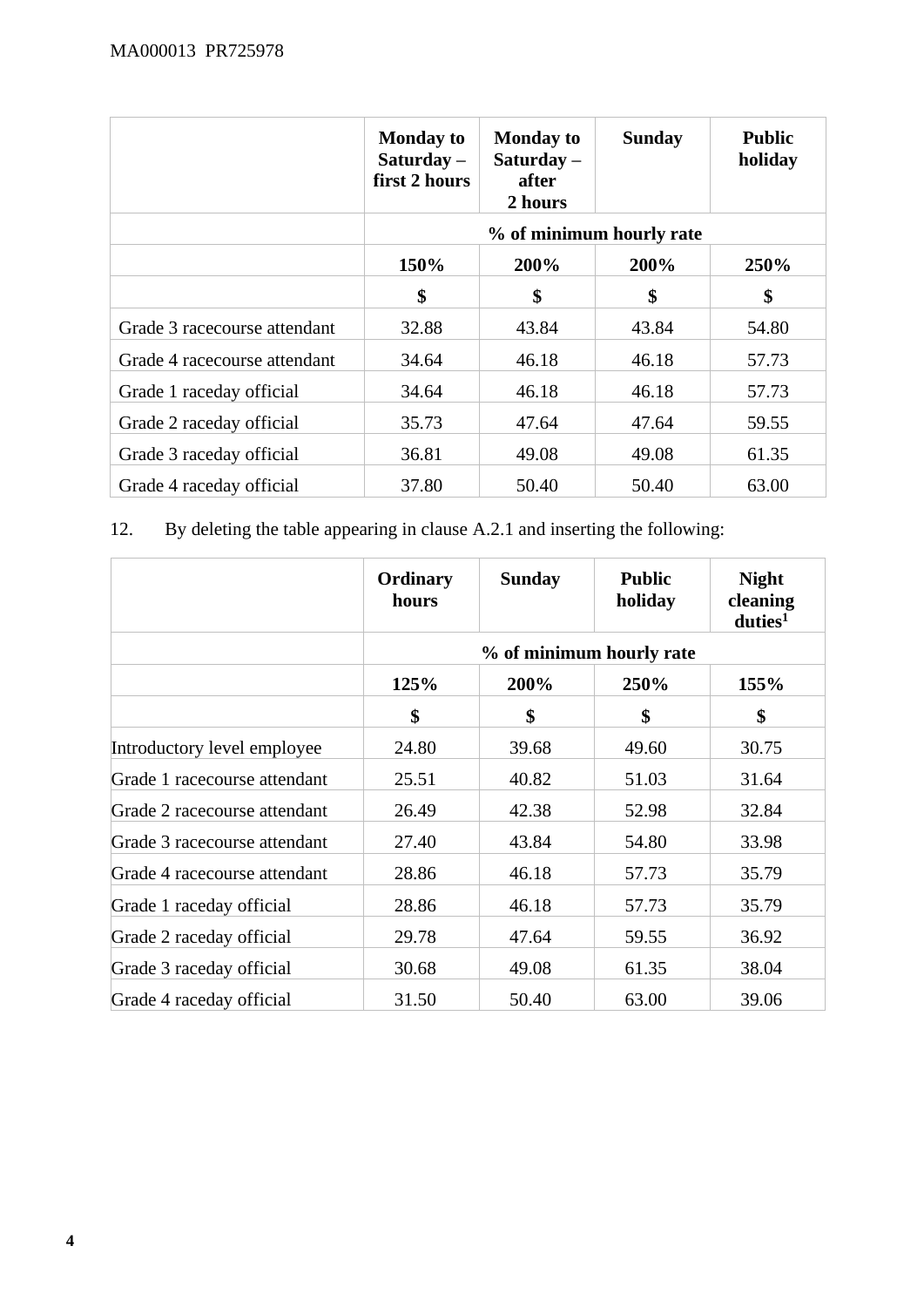|                              | <b>Monday to Saturday</b> |                  |                          | <b>Sunday</b>    |
|------------------------------|---------------------------|------------------|--------------------------|------------------|
|                              | First 2<br>hours          | After 2<br>hours | First 2<br>hours         | After 2<br>hours |
|                              |                           |                  | % of minimum hourly rate |                  |
|                              | 175%                      | 225%             | 200%                     | 225%             |
|                              | \$                        | \$               | \$                       | \$               |
| Introductory level employee  | 34.72                     | 44.64            | 39.68                    | 44.64            |
| Grade 1 racecourse attendant | 35.72                     | 45.92            | 40.82                    | 45.92            |
| Grade 2 racecourse attendant | 37.08                     | 47.68            | 42.38                    | 47.68            |
| Grade 3 racecourse attendant | 38.36                     | 49.32            | 43.84                    | 49.32            |
| Grade 4 racecourse attendant | 40.41                     | 51.95            | 46.18                    | 51.95            |
| Grade 1 raceday official     | 40.41                     | 51.95            | 46.18                    | 51.95            |
| Grade 2 raceday official     | 41.69                     | 53.60            | 47.64                    | 53.60            |
| Grade 3 raceday official     | 42.95                     | 55.22            | 49.08                    | 55.22            |
| Grade 4 raceday official     | 44.10                     | 56.70            | 50.40                    | 56.70            |

13. By deleting the table appearing in clause A.2.2 and inserting the following:

14. By deleting the table appearing in clause A.2.3 and inserting the following:

|                                                        | <b>Ordinary hours</b> | <b>Sunday</b>                         | <b>Public holiday</b> |
|--------------------------------------------------------|-----------------------|---------------------------------------|-----------------------|
|                                                        |                       | Casual rates according to clause 12.4 |                       |
|                                                        |                       |                                       |                       |
| Bar attendants, cashiers,<br>adults picking up glasses | 28.63                 | 38.76                                 | 48.46                 |

- 15. By deleting the amount "\$862.50" appearing in clause B.1.1 and inserting "\$877.60".
- 16. By deleting the table appearing in clause B.1.1 and inserting the following:

| <b>Allowance</b>                                 | <b>Clause</b> | % of standard<br>rate    | \$    | <b>Payable</b> |
|--------------------------------------------------|---------------|--------------------------|-------|----------------|
| Supervising of bar<br>attendants and/or cashiers | 12.6          | 2.4                      | 21.06 | per week       |
| Employee in charge of<br>tractor plant—per week  | 19.2(a)       | 3.0                      | 26.33 | per week       |
| Employee in charge of<br>tractor plant—per hour  | 19.2(a)       | Weekly<br>allowance / 38 | 0.69  | per hour       |